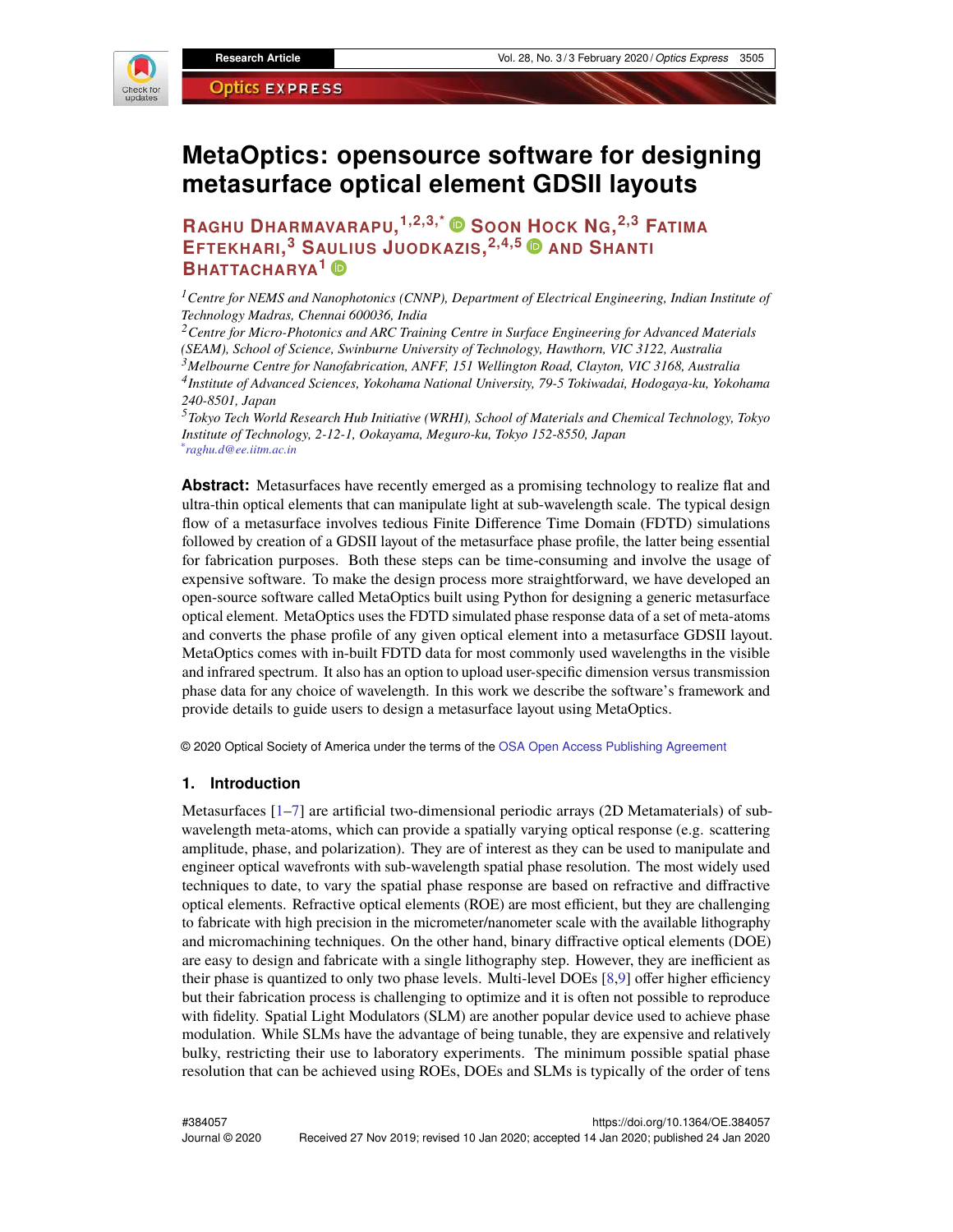of micrometers for light wavelengths in the visible spectrum. On the other hand, metasurfaces can tweak light at sub-wavelength scale and hence, can provide a spatial phase resolution that is two orders of magnitude smaller than that is possible with DOEs and SLMs. Furthermore, the fabrication process of metasurfaces is relatively straight forward and involves only a single lithography step.

Metasurfaces can be broadly divided into three categories depending on their working principle. These are metasurfaces based on: *(1)* plasmonic antennas [1,10–12], *(2)* geometric or Pancharatnam-Berry phase [13–17], *(3)* all-dielectric metasurfaces [5,7,18,19]. Typically, the design process of a metasurface involves rigorous Finite Difference Time Domain (FDTD) simulation followed by conversion of the desired phase profile into a metasurface Graphic Database System II (GDSII) layout for fabrication purposes. Both of these steps require in-depth knowledge and can intimidate a new researcher or an optical engineer who may not have expertise in the areas mentioned above. Furthermore, commercially available FDTD solvers are expensive, and the typical FDTD simulation involved in designing a metasurface can take anything from hours to days to complete. Therefore, metasurfaces are often not a researchers first choice in solving a phase generation problem, despite their many advantages.

In this paper, we present a powerful software called "MetaOptics" built using Python, with a simple graphical user interface (GUI) capable of providing intuitive and rapid control over designing a metasurface GDS layout. MetaOptics abstracts these difficult, expensive, and timeconsuming tasks, the FDTD and the GDSII layout conversion from the designer and generates metasurface GDS layouts for any given phase profile. These GDS layouts are essential for fabrication using lithography systems. In addition, we have also provided an option for users to upload their own FDTD data or data that was obtained from literature to convert their phase profiles into metasurface layouts. We demonstrated the design and fabrication of two all-dielectric metasurfaces composed of silicon cylindrical meta-atoms to generate an LG beam and a Bessel beam at 633 nm. This particular type of metasurface depends on the overlap of electric and magnetic dipole resonances to achieve the  $0 - 2\pi$  phase coverage to achieve wavefront engineering [5]. Currently, the software supports the three most widely used geometries for the meta-atoms, which are cylinder  $[5,6,18,19]$ , cross  $[7,20-22]$  and fin  $[14-17,23]$  shapes. Download links to the software source code and executable files can be found on our Laboratory's website [24].

### **2. Design flow of a metasurface for a given phase profile**

Creating a metasurface device can be divided into four main parts, namely: *(1)* modelling meta-atom dimensions to achieve  $0 - 2\pi$  phase coverage for the wavelength of interest, (2) generating the phase profile of the desired optical element, *(3)* converting the phase profile into a metasurface GDSII layout, *(4)* fabrication. Modelling the meta-atom starts with the choice of the meta-atom, e.g., cylinder, cross, fin etc. Other experimental parameter to consider while choosing the shape is the polarization of the light that will be used to illuminate the metasurface. For example, the fin shaped meta-atoms works only for a circularly polarized light [25] whereas the cylinder and cross shaped meta-atoms work independently of the incident polarization [7,19]. After choosing an appropriate meta-atom, other geometric parameters of the meta-atom such as height, length, lattice periodicity need to be optimized. This task is generally carried out using a commercial FDTD solver such as Lumerical FDTD Solutions or CST FDTD Solver. Usually, these geometric parameters are much smaller compared to the operating wavelength. Conventional methods for obtaining meta-atom geometries involve large trial and error searches over candidate geometries. Usually, an initial rough simulation can be performed with approximate values for the geometric parameters of the meta-atom to obtain its transmission amplitude and phase. The next step in the design process is to vary one of the geometrical parameters over a range of values while keeping the remaining ones constant. The goal of this step is to obtain  $0 - 2\pi$  phase coverage with uniformly high transmission amplitude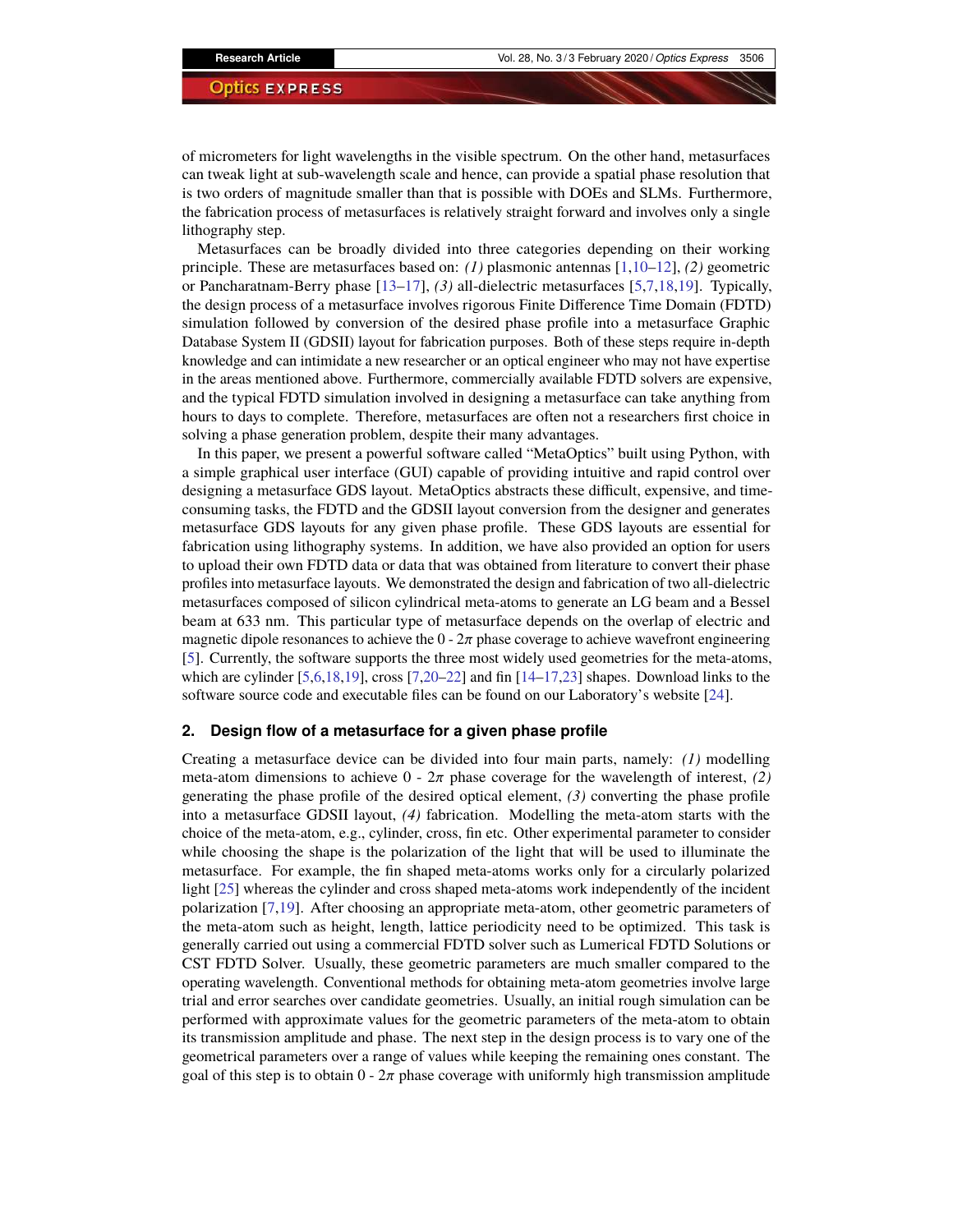across this entire range. This step can be thought to provide us with a look-up table containing the meta-atom dimensions for the desired transmission phase. On conventional computer hardware, this step is the most challenging and time-consuming part of the simulation, and this optimization usually requires several iterations to arrive at the final geometric parameters. Machine-learning solutions are already making their way into solving this problem [26–28], where models can predict the right geometrical parameters given a desired operational wavelength.

The next step is to convert the phase profile from an image format into a metasurface layout in GDSII format. The phase profiles are usually generated in PNG, JPG or BMP formats. Each pixel in one such image file represents a phase value, which practically can be arrived at by modulating the thickness of the material being used (eg., glass in the case of ROEs and DOEs). On the other hand, in a metasurface layout, each pixel will be a meta-atom or a group of meta-atoms composed of metal or dielectric materials. Therefore, the phase profiles need to be converted into metasurface GDSII layout by a one-to-one mapping of the pixels in the image file to a single (or group of) meta-atom(s), by using the look-up table obtained from the FDTD simulations as shown in Fig. 1. In other words, each pixel in the image is represented by a single (or group of) meta-atom that gives the desired transmission phase at the corresponding location in the GDSII layout. Finally, this layout file is used to fabricate the metasurface using standard nanofabrication tools. As an example, the conversion from a blazed phase grating to 4-level metasurface is illustrated in Fig. 1. Simple and small metasurface layouts that are created in image formats such as PNG or JPG can be converted into GDSII format using opensource software such as GDoeSII [29].



**Fig. 1.** Conversion from a refractive phase profile to a metasurface GDSII layout. (a) FDTD lookup data: Transmission amplitude and phase vs variable radius of the cylinder meta-atom at 633 nm wavelength (b) 3D phase profile of a blazed grating (c) converted into a 4 phase level metasurface, the cylinder dimensions are fetched from (a), (d) GDSII layout.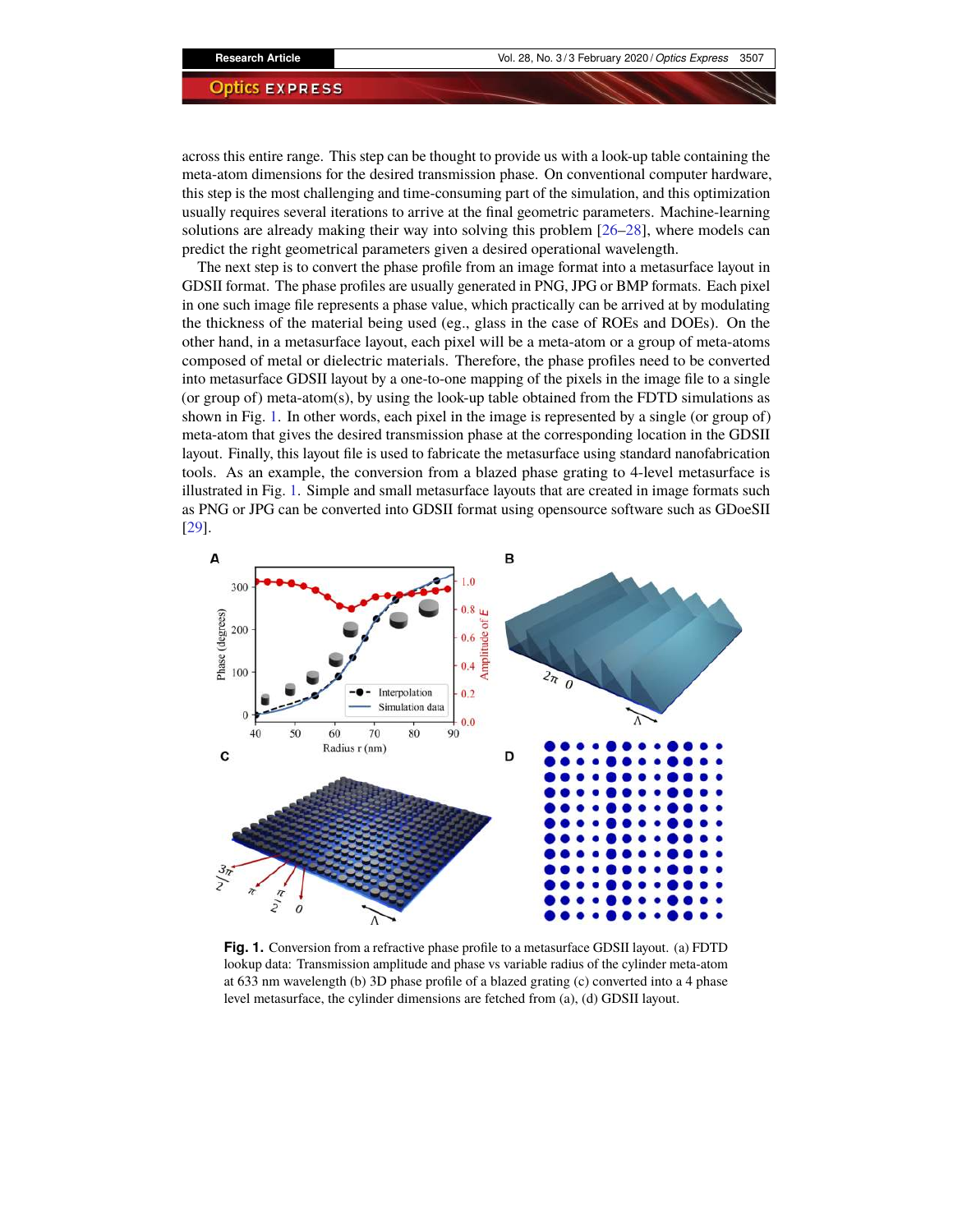#### **3. MetaOptics software description**

MetaOptics (GUI) is developed by using the Tkinter library of Python 2.7. This software mainly uses gdsCAD, Scipy, Numpy modules of Python 2.7. However, the user does not need to install Python or any of the packages mentioned above as MetaOptics comes as a single executable (.exe), file which can be directly executed on Windows-based computers. This executable file will not work on MAC based computers. However, the source code of MetaOptics can be executed after installing Python and the packages mentioned above. In this section, we will outline the operation flow of the software to design the metasurface GDSII layout of a given phase profile.

#### *3.1. Choosing a wavelength*

To start the design, the first step is to choose the operating wavelength from the list of available options. The wavelength selection window is shown in Fig.  $2(a)$ , which contains the most commonly used wavelengths in the visible and infrared spectrum. The FDTD simulated transmission phase and corresponding dimensions of the meta-atoms for all these wavelengths are hard-coded into the software. MetaOptics uses simulation data that we have generated [7] or has been extracted from literature [6,25].

If the desired wavelength is not available in the list of options, it is possible to upload user-specific phase versus varying dimension data in excel format. This can be done by using the *Upload my data* button, which upon clicking will lead to another window, as shown in Fig. 2(b). In this window, the desired geometry can be selected from the drop-down menu. The geometries supported by MetaOptics are labelled and shown in Fig. 3. Other important design parameters such as the operating wavelength, period, and height, which are crucial while creating the GDS file needs to be entered carefully and only in nanometers. After entering all the necessary parameters, an excel file containing the varying dimensions in the first column and the transmission phase in the second column needs to be uploaded using the *Import Data* button. It should be noted that the dimensions (radius for cylinder and length for cross) must be in nanometers and the phase must be within 0 to 360 degrees. In the case of fin geometry, the varying dimension would be the fin orientation angle about the *x*-axis and must be in degrees. If there is no error in any of the steps above, the software will display a message "Data uploaded successfully" at the bottom of the window and the *Next* button should be pressed to move on to the next stage of the design process.

# *3.2. Transmission phase vs varying dimension data*

In this window, the interpolated plot of the varying dimension versus transmission phase data will be shown. If the user has selected the wavelength from the list of available options, they can obtain other essential parameters such as height, the material of the resonator which are necessary to fabricate the metasurface in this window as shown in Fig. 4. If the user chooses to upload his own data, careful attention must be paid to the plot as the same plot will be used in creating the GDSII layout. If the user is not satisfied with the interpolation fit, it is recommended to use more data points in the excel sheet and retry this step until the best fit is achieved. We recommend using at least 10 points to get a reasonably good fit.

# *3.3. Importing/generating a phase mask*

The phase profile that needs to be converted into a metasurface layout can be uploaded in this window using the *Upload phase* button, as shown in Fig. 5. Several design parameters(labeled in Fig. 5) that need to be selected in this window are explained below.

(a) *Unitcells per pixel:* Number of  $n \times n$  unitcells in GDS layout, per pixel in the phase mask. This setting directly effects the phase resolution, the area of the final GDSII layout, and the output file-size. The effect of this setting on resolution is illustrated in Fig. 6.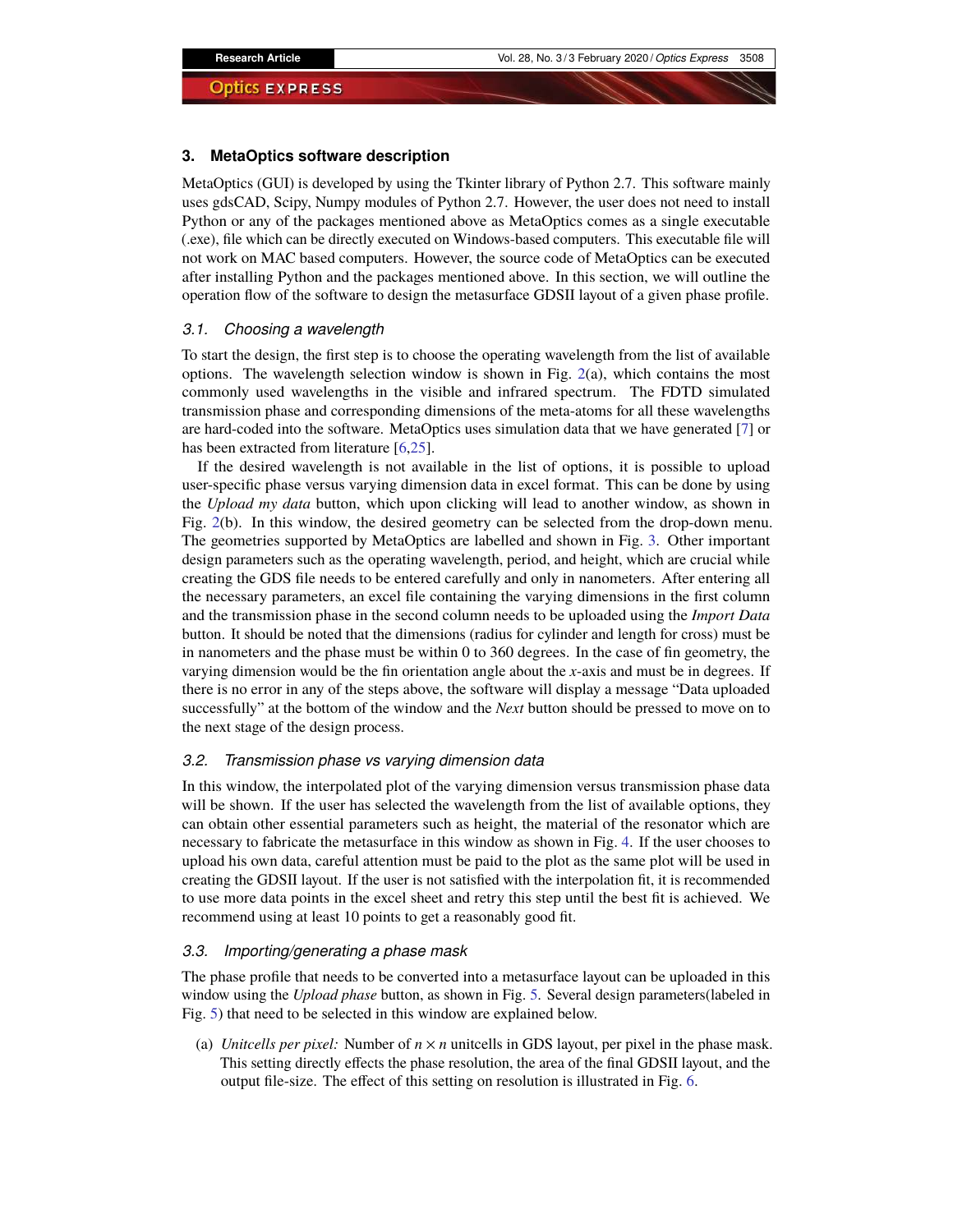

**Fig. 2.** MetaOptics GUI (a) Available wavelength choices (b) Option to upload own FDTD and dimension data.



**Fig. 3.** Available meta-atom geometries (a) Cylinder (b) Cross (c) Fin.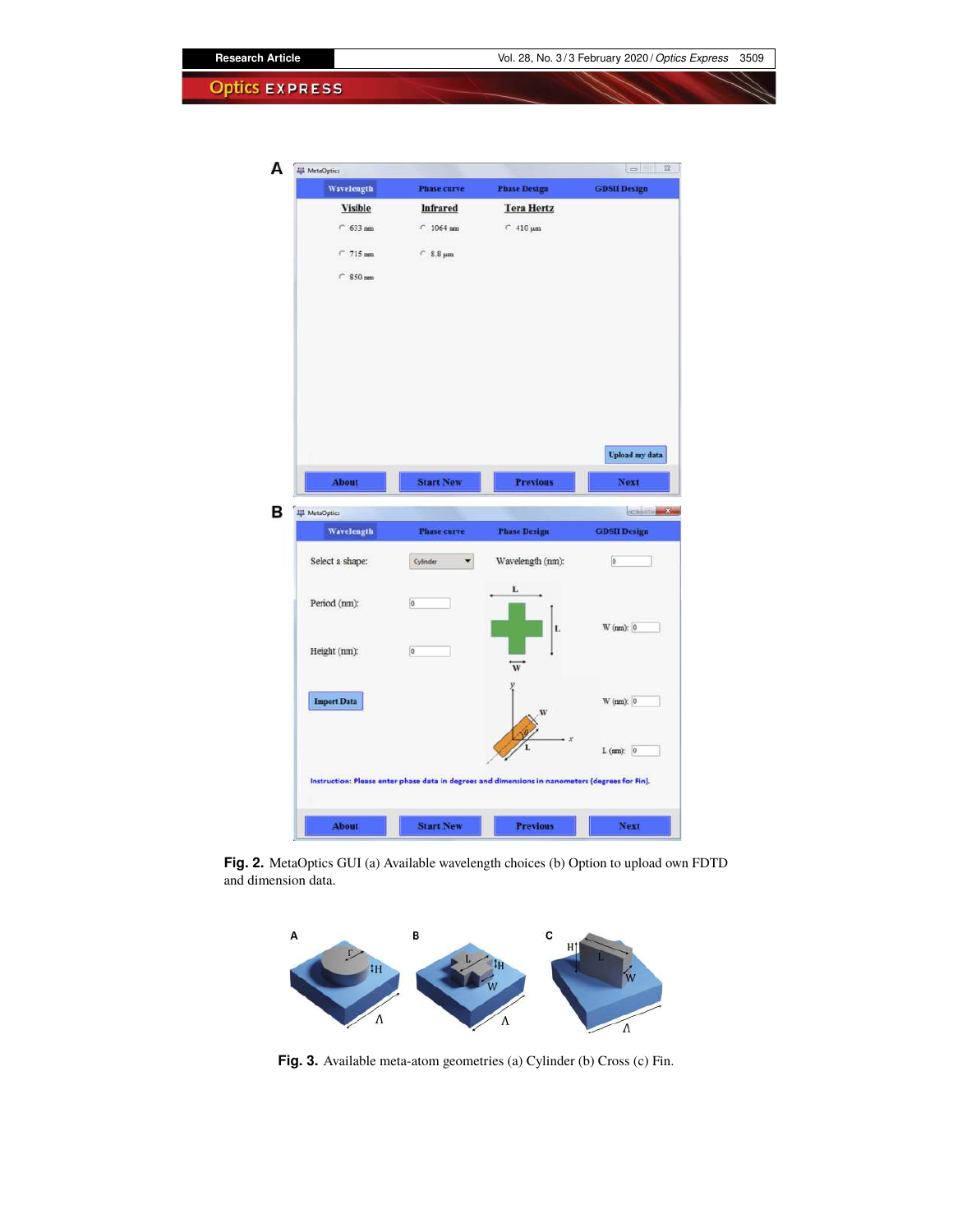

**Fig. 4.** MetaOptics GUI: Transmission phase vs varying radius curve for a cylindrical meta-atom for operating wavelength 633 nm.

- (b) *Phase levels:* The uploaded continuous phase profile will be quantized into the selected number of levels. Currently MetaOptics supports a maximum number of 16 levels.
- (c) *Phase min (deg.):* Minimum phase value in the uploaded phase mask (must be greater than or equal to 0).
- (d) *Phase max (deg.):* Maximum phase value in the uploaded phase mask (must be less than or equal to 360).
- (e) *Apply circular aperture:* Check this box if you want to crop your phase mask to a circle and create a circular metasurface GDSII layout.

The number of pixels (*N*) in a phase mask required to create a metasurface with length *L*, meta-atom period Λ, and  $n \times n$  meta-atoms per pixel is given by,

$$
N = \frac{L}{n \times \Lambda} \tag{1}
$$

In addition to the above options, we have also included a handy library of optical elements such as Fresnel zone lens, axicon, and spiral phase profiles. The phase profiles of these elements can be generated by clicking the *Generate* button after entering the design parameters of those optical elements. When using library functions, it should be noted that, whenever the user changes the *Unitcells per pixel* setting, they must regenerate the phase profile by clicking the *Generate* button.

# *3.4. GDSII conversion*

In this final step, all the design data is summarized for final verification, as shown in Fig. 7. Upon verification, the GDSII generation process can be initiated by clicking the *Generate GDS* button. This button click will pop up a window for the user to chose a location and a file name for the output GDSII file.

Another convenient feature in MetaOptics is that, if the user is not satisfied with the design or made a mistake in any of the previous steps, she/he can quickly navigate back to previous design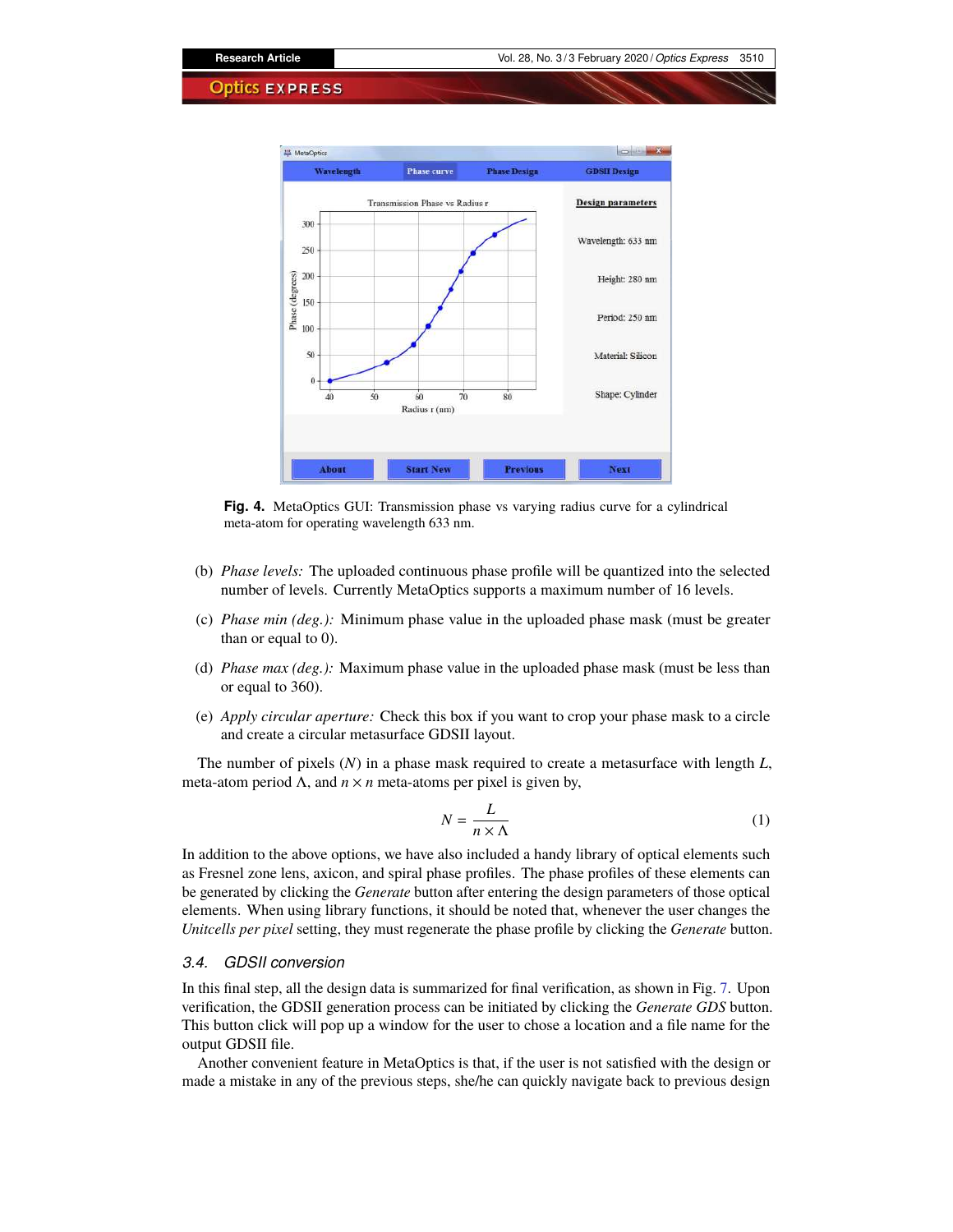

**Fig. 5.** MetaOptics GUI: Phase profile generation/upload screen for user to choose the layout parameters.



**Fig. 6.** Effect of number of cylinder unitcells per pixel on phase resolution and GDS file size. A gradient phase profile varying from 0 to  $2\pi$  is realized with (a) 8 level (b) 4 level (c) 2 level metasurface. (a) offers the highest resolution but it would produce a very big GDS layout file. Whereas (c) offers the least resolution but it would produce the least sized GDS layout. (b) is the trade-off between (a) and (c).

step by clicking the *Previous* button. The user only needs to change the design parameter that she/he wants to modify while the rest of the settings are stored intact by the software. However, the *Start New* button can be used at any stage to start the design process all over again, with this all the previous settings will be cleared to defaults.

# *3.5. Output file-size and limitations*

The file-size of metasurface GDSII layouts are typically large due to the large number of meta-atoms present in them. For example, a  $1 \times 1$  mm<sup>2</sup> metasurface with a meta-atom periodicity of 250 nm will have 16 million meta-atom elements in its GDS layout. The image file of the phase mask of such metasurface should have  $4000 \times 4000$  pixels when using  $1 \times 1$  *Unitcells per pixel* (using Eq. (1)). The typical file-size of such GDS layout would range from few hundred of megabytes to few gigabytes, which can be extremely difficult to load into lithography systems.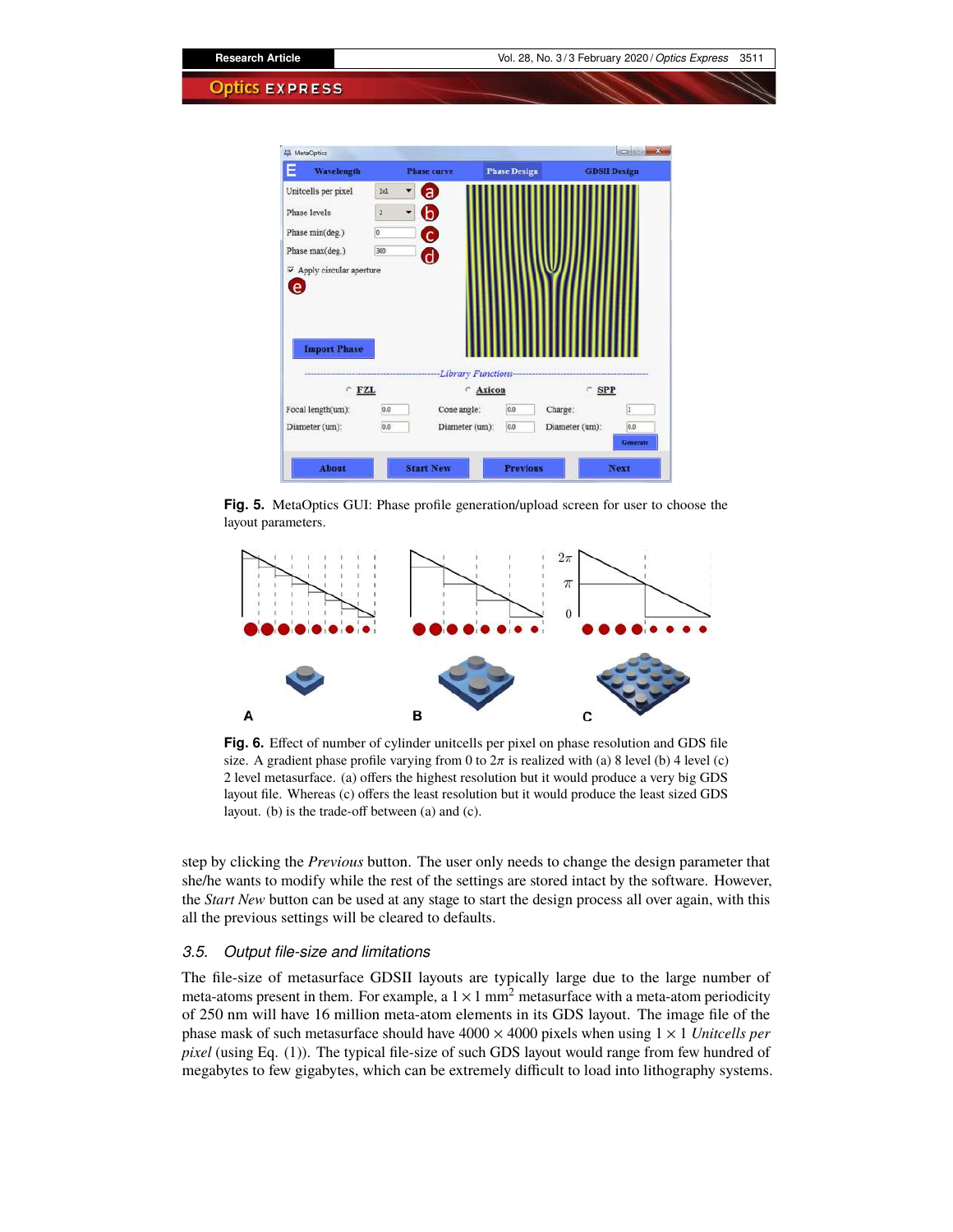| <b>Research Article</b><br><b>Optics EXPRESS</b>                |                                                                                                                        | Vol. 28, No. 3/3 February 2020 / Optics Express                                                                         | 3512 |
|-----------------------------------------------------------------|------------------------------------------------------------------------------------------------------------------------|-------------------------------------------------------------------------------------------------------------------------|------|
| <b>4% MetaOptics</b><br><b>Wavelength</b><br><b>Phase curve</b> | <b>Phase Design</b><br><b>Design parameters</b>                                                                        | <b>ACCIDINATION</b><br><b>GDSII Design</b>                                                                              |      |
|                                                                 | Wavelength: 633 nm<br>Unitcells per pixel: 1x1<br>Unitcell period: 250<br>Phase levels: 2<br>Phase mask radius: 249 um | Pixel size (Unitcells per pixel X period): 250 nm<br>Pixels in Phase mask: 998 X 998<br>Circular aperture applied: True |      |
| <b>Start New</b><br><b>About</b>                                | <b>Generate GDS</b><br><b>Previous</b>                                                                                 | <b>Next</b>                                                                                                             |      |

**Fig. 7.** MetaOptics GUI: GDSII conversion screen with a summary of design parameters.

To reduce such large file-sizes, we have incorporated some techniques. One such technique is referencing the elements while creating the GDS layout. In this technique, in the  $1 \times 1$  mm<sup>2</sup> metasurface mentioned earlier with *m* number of phase levels, all the 16 million meta-atom elements are a subset of the *m* differently sized meta-atoms that correspond to the *m* phase levels. Hence, we can create only the *m* different sized meta-atoms that correspond to the *m* phase levels and reference the 16 million meta-atom elements to one of these *m* meta-atoms. To avoid computer memory failures, we have limited the maximum number of elements while creating a layout to be 1 million. However, the python source code can be edited to increase this limit to any extent based on the computing power available to the user.

The file-size can also be reduced significantly by carefully using the *Unitcells per pixel* setting. For example, in the above example, by choosing  $4 \times 4$  uniteells per pixel, the number of pixels in the phase mask can be reduced to  $1000 \times 1000$  (using Eq. (1)). Such a layout would only have 1 million 4 ×4 grouped array of meta-atom elements, and this reduces the file-size 16 times, as the memory required a by single meta-atom and array of  $n \times n$  identical meta-atoms is almost same. However, this results in the loss of some phase resolution as depicted in Fig. 6. Hence, the user needs to make a trade-off between the GDS file-size and the minimum possible resolution required.

#### **4. Illustrative examples: fabrication and characterisation of large metasurfaces**

In this section, we have shown the experimental results of all-dielectric metasurfaces that were designed with MetaOptics for a Bessel beam [30,31] and an LG beam [32,33]. The metasurface is fabricated using a quartz substrate, which has a 280 nm silicon layer deposited on top of it. Cylinder geometry is used as the meta-atom with a height, periodicity of 280 nm and 250 nm respectively. The radius of the cylinder is varied from 40 nm to 90 nm to achieve  $0 - 2\pi$  phase coverage, as shown in Fig. 1(a). The designed metasurfaces were fabricated using standard CMOS processing techniques involving electron beam lithography (EBL) followed by lift-off and reactive ion etching (RIE). The process flow is summarized in Fig. 8.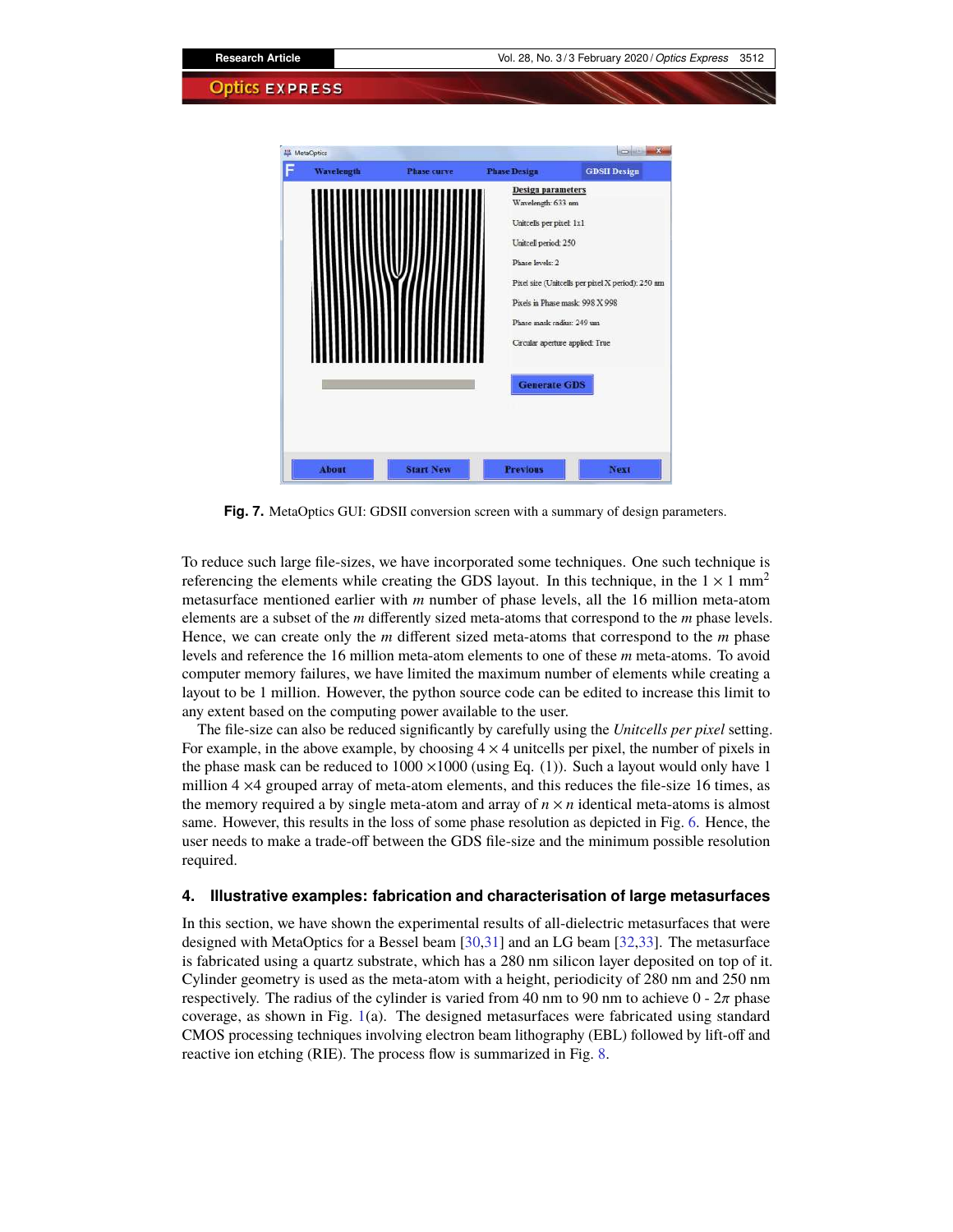

**Fig. 8.** Fabrication process flow of a metasurface.

# *4.1. LG beam generation*

We have generated the LG beams [32,33] ( $\ell = 3$ ) by using the technique of a fork hologram [34]. The different fork holograms (for creating LG beams of varying charge) were created by interfering a spiral phase profile with a plane wave. The resultant phase profiles were uploaded into MetaOptics to generate the desired metasurface layout for fabrication. In order to show the high efficiency of metasurfaces, when compared to binary DOEs, we have designed and fabricated three fork metasurfaces with 2, 4, and 8 levels and compared their relative efficiencies. The diameter of all the fork gratings is 1 mm.

The microscope images of the metasurfaces are shown in the top row Fig. 9(a), zoomed-in versions highlighting the number of levels are shown in the middle row of Fig. 9(b). An SEM image of a single pixel (4×4 unitcells) is shown in the inset of the first image of the second row



**Fig. 9.** Multilevel fork grating metasurfaces and relative efficiency comparison. (a) Microscope images of 2 level, 4 level, and 8 level metasurfaces (b) Zoomed-in images highlighting 2, 4, and 8 levels in the metasurfaces (c) Intensity profiles of the LG beams captured using CCD camera and the realitve efficiency of generation shown in bar plots (d) Interference with reference beams showing the characteristic fork pattern confirming charge  $\ell = 3$ .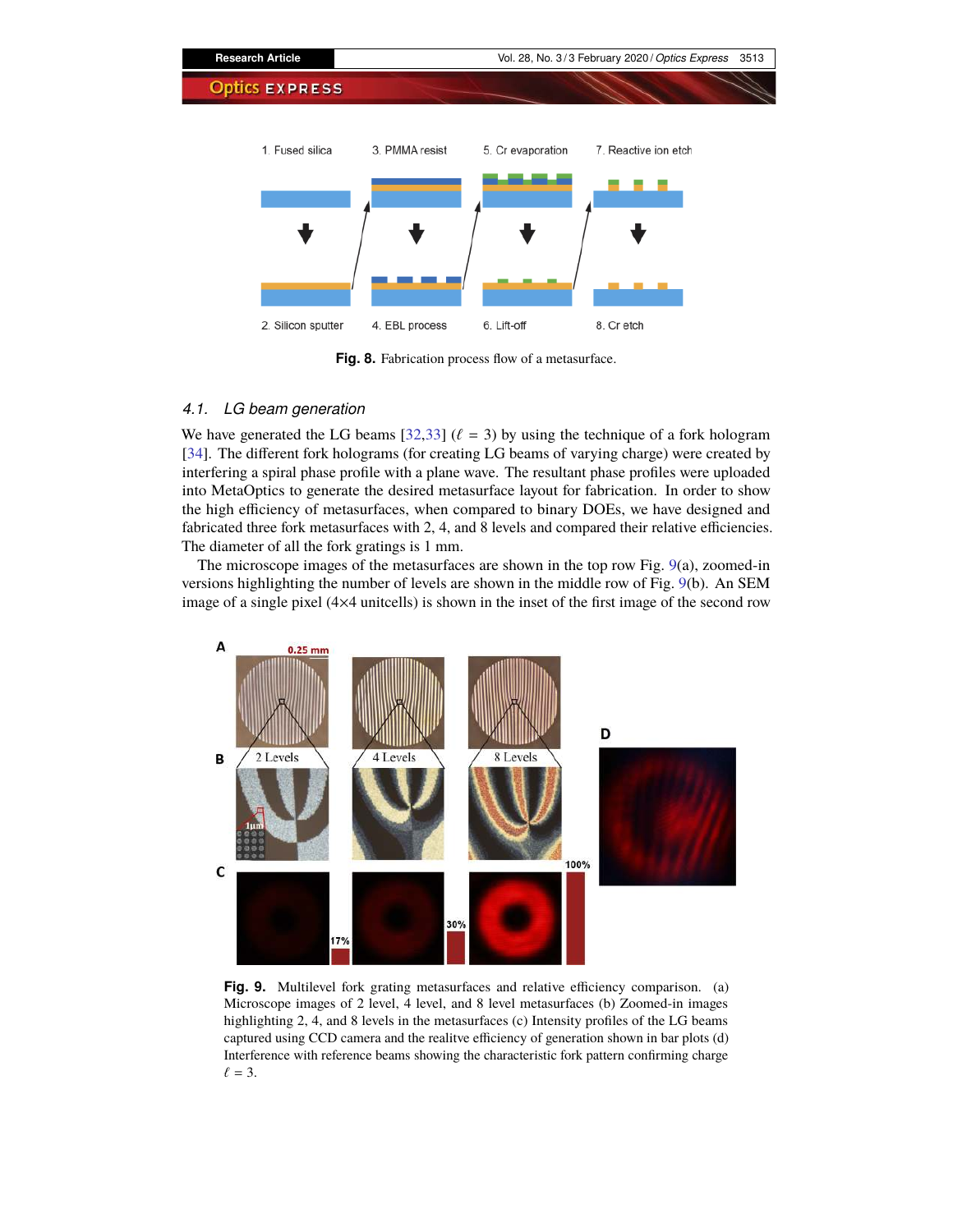Fig. 9(b). In order to compare their efficiencies, the three devices were illuminated using the same laser source with its intensity kept constant. The designed metasurface works independently of the incident lights polarization [19]. The intensity profiles of the LG beams for the three devices were captured using a CCD camera and shown in Fig. 9(c). We did an interference experiment to confirm that the generated beams were indeed LG beams, the characteristic fork interference pattern is shown in Fig. 9(d).

### *4.2. Bessel beam generation*

We generated a Bessel beam by using an 8-level meta axicon [35]. The phase profile of an axicon with cone angle  $\alpha = 1.5^{\circ}$ , and a diameter of 1 mm is generated using the in-built library functions of MetaOptics. The spatial phase transmittance function of the axicon is calculated by using the analytical expression,

$$
\Phi(x, y) = \frac{2\pi}{\lambda} n(R - \sqrt{x^2 + y^2}) \tan(\alpha),\tag{2}
$$

where *R* is the radius,  $\alpha$  is the angle, and *n* is the refractive index of the axicon. The theoretical Depth of Focus (DOF) of this axicon is 17 mm. This phase profile was converted to an 8 level metasurface with  $4 \times 4$  unitcells per pixel. The output GDS file-size was 36 Mb. The microscope image of the meta-axicon is shown in Fig. 10(a). The intensity profile of the generated Bessel beam was captured at around the middle point of the DOF region. The transverse intensity profile and the 1D intensity profile along its center are shown in Figs. 10(b) and 10(c) respectively.



**Fig. 10.** 8 level axicon metasurface characterization. (a) Microscope image of fabricated 8 level axicon metasurface (b) Experimentally generated Bessel beam (c) Line intensity profile along the center of (b).

# **5. Impact**

The applications of Metasurfaces are growing rapidly due to their high efficiency, compact size, and ease of fabrication. We believe MetaOptics can significantly reduce the design time of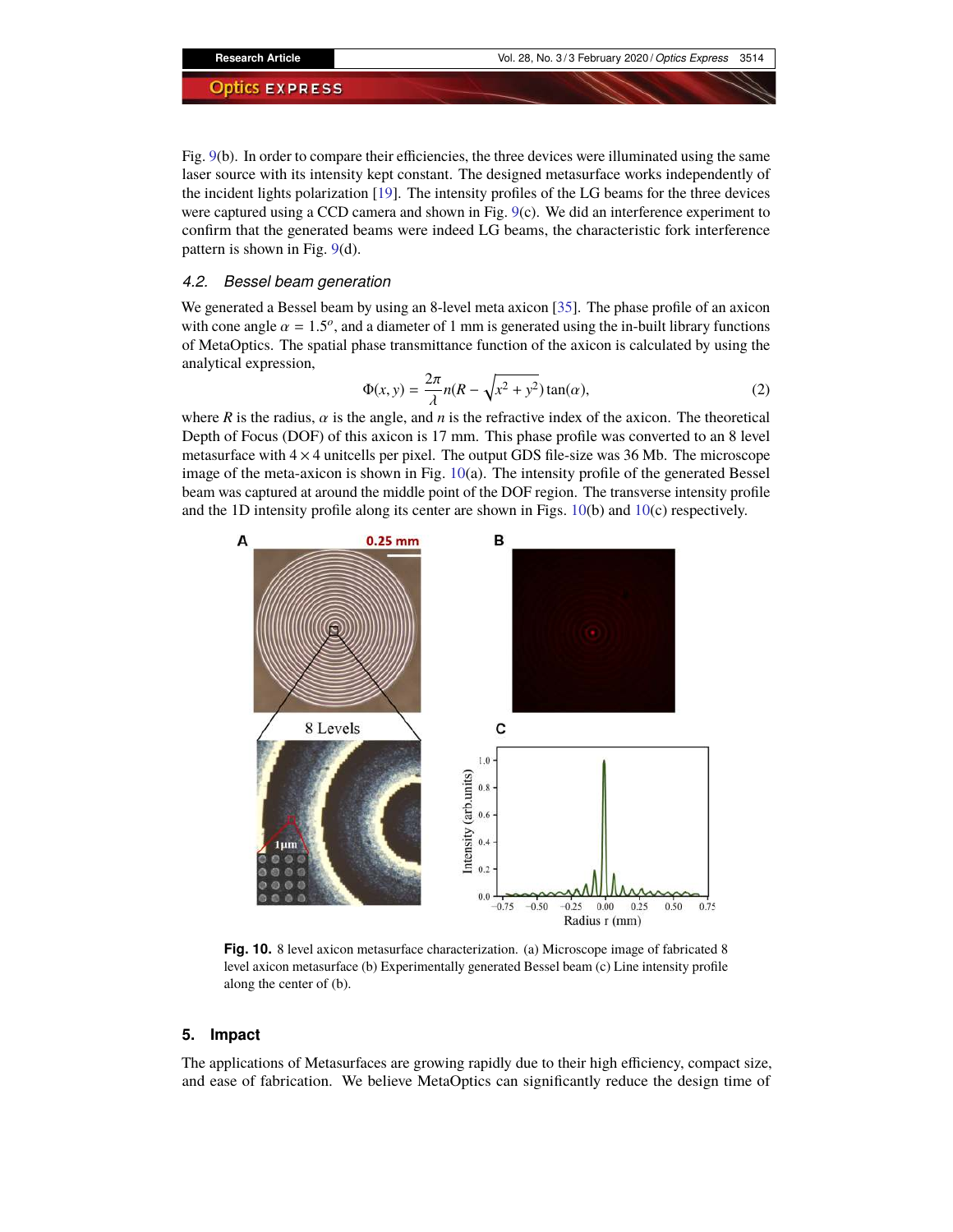optical elements and enable researchers and engineers to design and fabricate high efficiency and multi-functional optical elements. Furthermore, MetaOptics acts as a higher level of abstraction in the design process and relieves the designer from spending a significant amount of time studying the underlying physics and simulation of metasurfaces. The GDS layouts generated by MetaOptics can be directly used with standard lithography tools during fabrication.

### **6. Conclusions**

We developed an open-source software called MetaOptics. The user need not spend a substantial amount of time on learning how to perform FDTD simulations or gaining in-depth knowledge of metasurfaces. Future upgrade plans include the integration of an opensoure electromagnetic solve such as S4 [36] to perform simple FDTD simulations within MetaOptics itself, and finding ways to increase the current limit on the number of pixels in the input phase mask to more than 1 million elements.

With this project, we aim to bring a simple and intuitive platform to design metasurface GDS layouts, accessible to a wide range of researchers, teachers and students, including those not previously familiar with metasurfaces or lacking background in programming languages. We see MetaOptics as a fast, efficient and flexible tool that is developed according to the principles of open source to suit increasingly diverse uses in optics and nanophotonics applications.

#### **Funding**

Australian Research Council (DP170100131, DP190103284); North Atlantic Treaty Organization Science for Peace and Security (SPS-985048).

#### **Acknowledgments**

This work was performed in part at the Melbourne Centre for Nanofabrication (MCN) in the Victorian Node of the Australian National Fabrication Facility (ANFF).

#### **Disclosures**

The authors declare no conflicts of interest.

# **References**

- 1. N. Yu, P. Genevet, M. A. Kats, F. Aieta, J.-P. Tetienne, F. Capasso, and Z. Gaburro, "Light propagation with phase discontinuities: generalized laws of reflection and refraction," Science **334**(6054), 333–337 (2011).
- 2. N. Yu and F. Capasso, "Flat optics with designer metasurfaces," Nat. Mater. **13**(2), 139–150 (2014).
- 3. H.-T. Chen, A. J. Taylor, and N. Yu, "A review of metasurfaces: physics and applications," Rep. Prog. Phys. **79**(7), 076401 (2016).
- 4. P. Genevet, F. Capasso, F. Aieta, M. Khorasaninejad, and R. Devlin, "Recent advances in planar optics: from plasmonic to dielectric metasurfaces," Optica **4**(1), 139–152 (2017).
- 5. I. Staude, A. E. Miroshnichenko, M. Decker, N. T. Fofang, S. Liu, E. Gonzales, J. Dominguez, T. Luk, D. N. Neshev, I. Brener, and Y. S. Kivshar, "Tailoring directional scattering through magnetic and electric resonances in subwavelength silicon nanodisks," ACS Nano **7**(9), 7824–7832 (2013).
- 6. K. E. Chong, L. Wang, I. Staude, A. James, J. J. Dominguez, S. Liu, G. S. Subramania, M. Decker, D. N. Neshev, I. Brener, and Y. S. Kivshar, "Efficient polarization-insensitive complex wavefront control using huygens's metasurfaces based on dielectric resonant meta-atoms," ACS Photonics **3**(4), 514–519 (2016).
- 7. R. Dharmavarapu, K.-I. Izumi, I. Katayama, S. Ng, J. Vongsvivut, M. J. Tobin, Y. Nishijima, S. Bhattacharya, and S. Juodkazis, "Dielectric cross-shaped resonator based metasurface for vortex beam generation in mid-ir and thz wavelengths," Nanophotonics **8**(7), 1263–1270 (2019).
- 8. P. Laakkonen, J. Lautanen, V. Kettunen, J. Turunen, and M. Schirmer, "Multilevel diffractive elements in sio2 by electron beam lithography and proportional etching with analogue negative resist," J. Mod. Opt. **46**(8), 1295–1307 (1999).
- 9. T. Shiono, T. Hamamoto, and K. Takahara, "High-efficiency blazed diffractive optical elements for the violet wavelength fabricated by electron-beam lithography," Appl. Opt. **41**(13), 2390–2393 (2002).